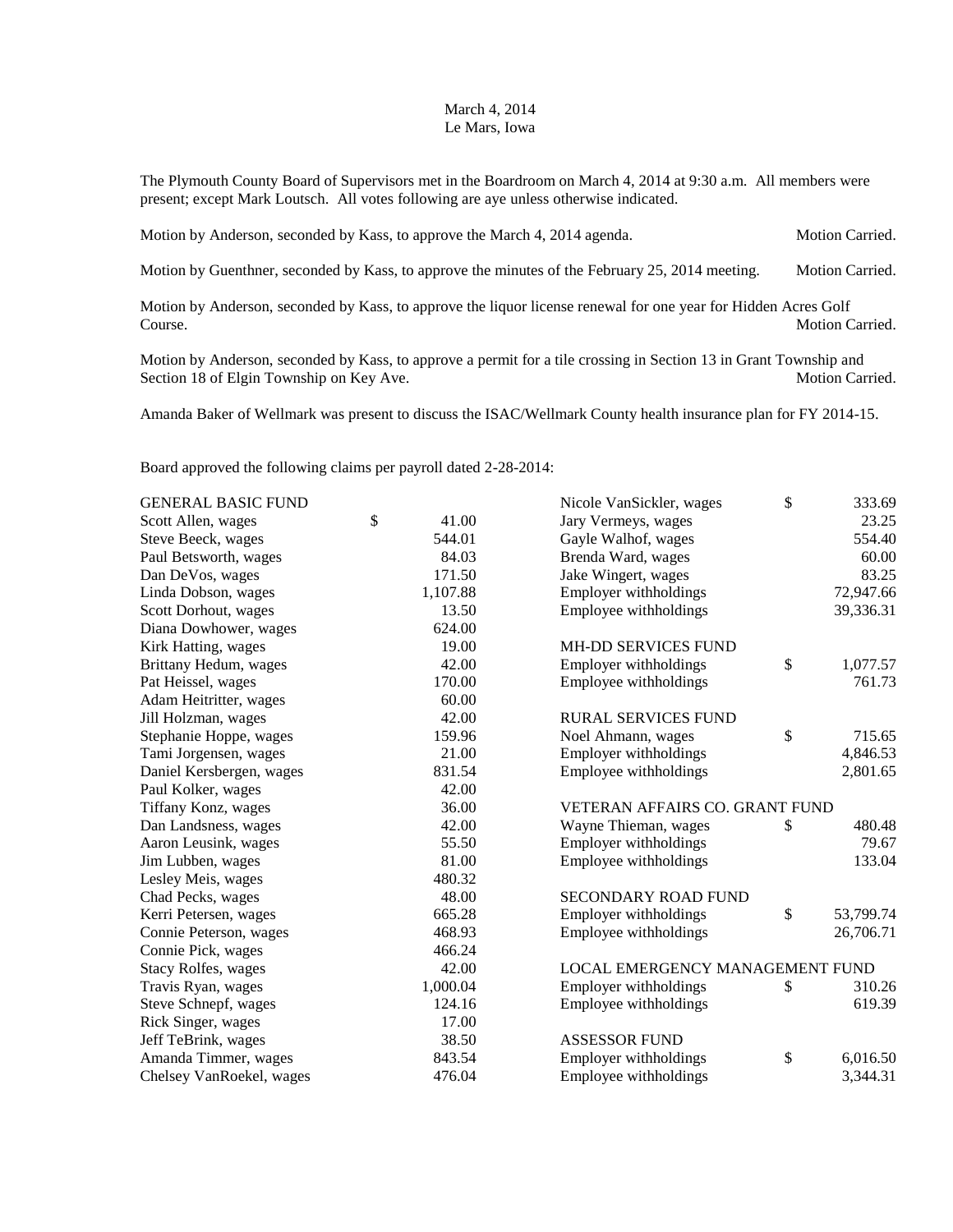Board approved the following claims per warrant register on 3-4-2014:

| <b>GENERAL BASIC FUND</b>                                             |          | $\sim$ . connection, power suppr $\mathbf{r}$<br>695<br>Darin Raymond, insurance reimburse. |
|-----------------------------------------------------------------------|----------|---------------------------------------------------------------------------------------------|
| \$<br>John Ahlers, trustee meeting                                    | 20.00    | Northwest REC, electricity<br>1,284                                                         |
| Akron Hometowner, publications                                        | 825.43   | Red's Printing, envelopes<br>627                                                            |
| AmSan, supplies                                                       | 480.98   | 89<br>Jill Renken, insurance reimburse.                                                     |
| Anthony Plbg, judge's chamber remodel                                 | 1,296.85 | 20<br>Lee Schultz, trustee meeting                                                          |
| Aramark, floor mats                                                   | 255.31   | 422<br>Trudy Seng, insurance reimburse.                                                     |
| Steve Beeck, supplies                                                 | 28.16    | Solutions, software maintenance<br>816                                                      |
| Roye Beene, trustee meeting                                           | 40.00    | Southern Sioux Co RWS, water<br>41                                                          |
| Cole Beitelspacher, cell phone allowance                              | 60.00    | 20<br>John Stoltze, trustee meeting                                                         |
| Bekins Fire, extinguisher maintenance                                 | 64.00    | 39<br>The Glass Shack, windshield repair                                                    |
| Lonnie Bohlke, insurance reimburse.                                   | 500.00   | Thompson, Phipps, court ordered attorney<br>205                                             |
| Bomgaars, jail supplies                                               | 22.84    | 200<br>Total Fire Protection, annual inspection                                             |
| Dennis Britt, trustee meeting                                         | 40.00    | 325<br>Total Sales, repairs                                                                 |
| Elizabeth Carroll, mileage                                            | 29.90    | Jessica Trobaugh, insurance reimburse.<br>99                                                |
| CBM Food, inmate meals                                                | 3,552.35 | Union Co Electric, tower<br>143                                                             |
| City Directory, directory book                                        | 164.00   | U.S.P.C.A., K9 registration<br>50                                                           |
| Council on Sexual Assault, 2 <sup>nd 1</sup> / <sub>2</sub> allocate. | 5,000.00 | 98<br>Van's Sanitation, garbage pickup                                                      |
| Linda Dobson, meals                                                   | 15.73    | Verizon, cell phones<br>178                                                                 |
| Dr. Andrew Geha, medical examiner fee                                 | 100.00   | VISA, misc. Sheriff's supplies<br>725                                                       |
| Family Pharmacy, inmate meds                                          | 186.79   | Wal-Mart, supplies<br>436                                                                   |
| Fastenal, supplies                                                    | 144.91   | 5,888<br>Wex Bank, fuel                                                                     |
| Paul Fischer, trustee meeting                                         | 20.00    | Woodbury Co. BOS, autopsy reimburse.<br>2,467                                               |
| Cindy A. Foley, depositions                                           | 174.00   | Woodbury Co Sheriff, service fee<br>43                                                      |
| Frontier, phone                                                       | 930.66   |                                                                                             |
| Glenn's Copier, supplies                                              | 151.81   | <b>GENERAL SUPPLEMENTAL FUND</b>                                                            |
| Jolynn Goodchild, cell phone allowance                                | 60.00    | Local Emerg. Mgmt, $3rd$ qtr allocation<br>10,186<br>S.                                     |
| Great Lakes Countertop, judges chambers                               | 695.90   |                                                                                             |
| Darrell Hageman, trustee meeting                                      | 20.00    | <b>MH-DD SERVICES FUND</b>                                                                  |
| Larry Harderson, trustee meeting                                      | 20.00    | Hope Haven, psychiatric treatment<br>\$<br>161                                              |
| Terry Hodgson, insurance reimburse.                                   | 500.00   | Life Skills, work activity services<br>5,340                                                |
| HyVee, host meeting expenses                                          | 23.18    | 93<br>Sharon Nieman, mileage, mtg. expenses                                                 |
| Iowa Dept of Public Health, vitals paper                              | 213.68   | Plains Area Mental Hlth, outpatient treatm.<br>1,590                                        |
| Iowa Dept of Public Safety, gun permits                               | 280.00   |                                                                                             |
| Iowa DOT, salvage cert.                                               | 20.00    |                                                                                             |
| Iowa Law Enforcement Academy, schooling                               | 750.00   | RURAL SERVICES BASIC FUND                                                                   |
| ISACA, dues                                                           | 225.00   | Frontier, phone<br>\$<br>7                                                                  |
| Jack's Uniforms, uniform                                              | 373.80   | O.C. Sanitation, rural recycling<br>62                                                      |
| Byron Jauer, trustee meeting                                          | 20.00    | Siouxland Dist Hlth, well testing<br>115                                                    |
| Trish Kunkel, cleaning services                                       | 1,360.00 | Van's Sanitation, rural recycling<br>60                                                     |
| Lampert Lumber, judge's chamber remodel                               | 11.78    |                                                                                             |
| Doug Langel, trustee meeting                                          | 40.00    | LOCAL OPTION SALES TAX FUND                                                                 |
| City of LeMars, water bill                                            | 140.33   | 3,100<br>Ply Co Historical Museum, grant<br>S                                               |
| LeMars Daily Sentinel, subscription                                   | 136.75   |                                                                                             |
| LeMars Pack 'N Ship, shipping                                         | 12.89    | CO. ATTNY COLLECTION INCENTIVE FUND                                                         |
| Mail Services, MV print & postage                                     | 765.05   | New York Marriott, lodging for conference \$1,340                                           |
| M.A.T.A.I., membership                                                | 30.00    |                                                                                             |
| MidAmerican Energy, utilities                                         | 594.65   | SECONDARY ROAD FUND                                                                         |
| Richard Milne, trustee meetings                                       | 40.00    | \$<br>300<br>A & M Laundry, sundry                                                          |
| Cheri Nitzschke, insurance reimburse.                                 | 390.02   | Allied Oil, tires<br>5,152                                                                  |
| Office Elements, copier maint. contract                               | 31.83    | Anthony Plbg, buildings<br>398                                                              |
| Shawn Olson, mileage                                                  | 27.60    | Arnold Motor, parts<br>708                                                                  |
| Perkins Office, supplies & chairs                                     | 2,191.20 | Jonathon Banks, right-of-way<br>1,156                                                       |
| Ply Co Sheriff, criminal fees                                         | 1,201.02 | 69<br>Bomgaars, parts                                                                       |
| Ply Co Treasurer, flex benefits                                       | 2,626.94 | 359<br>Cornhusker Int, parts                                                                |
| Presto-X-Co, pest control                                             | 109.22   | Fastenal, parts<br>13                                                                       |

| Board approved the following claffils per warrant register on 5-4-2014.      |                |                                                                  |                |
|------------------------------------------------------------------------------|----------------|------------------------------------------------------------------|----------------|
|                                                                              |                | Goveonnection, power supply<br>\$                                | 328.47         |
| <b>GENERAL BASIC FUND</b>                                                    |                | Darin Raymond, insurance reimburse.                              | 695.00         |
| \$<br>John Ahlers, trustee meeting                                           | 20.00          | Northwest REC, electricity                                       | 1,284.19       |
| Akron Hometowner, publications                                               | 825.43         | Red's Printing, envelopes                                        | 627.43         |
| AmSan, supplies                                                              | 480.98         | Jill Renken, insurance reimburse.                                | 89.80          |
| Anthony Plbg, judge's chamber remodel                                        | 1,296.85       | Lee Schultz, trustee meeting                                     | 20.00          |
| Aramark, floor mats                                                          | 255.31         | Trudy Seng, insurance reimburse.                                 | 422.40         |
| Steve Beeck, supplies                                                        | 28.16          | Solutions, software maintenance                                  | 816.00         |
| Roye Beene, trustee meeting                                                  | 40.00<br>60.00 | Southern Sioux Co RWS, water<br>John Stoltze, trustee meeting    | 41.25<br>20.00 |
| Cole Beitelspacher, cell phone allowance                                     | 64.00          | The Glass Shack, windshield repair                               | 39.95          |
| Bekins Fire, extinguisher maintenance<br>Lonnie Bohlke, insurance reimburse. | 500.00         |                                                                  | 205.00         |
|                                                                              | 22.84          | Thompson, Phipps, court ordered attorney                         | 200.00         |
| Bomgaars, jail supplies<br>Dennis Britt, trustee meeting                     | 40.00          | Total Fire Protection, annual inspection<br>Total Sales, repairs | 325.66         |
| Elizabeth Carroll, mileage                                                   | 29.90          | Jessica Trobaugh, insurance reimburse.                           | 99.49          |
| CBM Food, inmate meals                                                       | 3,552.35       | Union Co Electric, tower                                         | 143.76         |
| City Directory, directory book                                               | 164.00         | U.S.P.C.A., K9 registration                                      | 50.00          |
| Council on Sexual Assault, 2 <sup>nd 1</sup> /2 allocate.                    | 5,000.00       | Van's Sanitation, garbage pickup                                 | 98.58          |
| Linda Dobson, meals                                                          | 15.73          | Verizon, cell phones                                             | 178.51         |
| Dr. Andrew Geha, medical examiner fee                                        | 100.00         | VISA, misc. Sheriff's supplies                                   | 725.29         |
| Family Pharmacy, inmate meds                                                 | 186.79         | Wal-Mart, supplies                                               | 436.48         |
| Fastenal, supplies                                                           | 144.91         | Wex Bank, fuel                                                   | 5,888.35       |
| Paul Fischer, trustee meeting                                                | 20.00          | Woodbury Co. BOS, autopsy reimburse.                             | 2,467.50       |
| Cindy A. Foley, depositions                                                  | 174.00         | Woodbury Co Sheriff, service fee                                 | 43.20          |
| Frontier, phone                                                              | 930.66         |                                                                  |                |
| Glenn's Copier, supplies                                                     | 151.81         | <b>GENERAL SUPPLEMENTAL FUND</b>                                 |                |
| Jolynn Goodchild, cell phone allowance                                       | 60.00          | Local Emerg. Mgmt, $3rd$ qtr allocation<br>\$                    | 10,186.25      |
| Great Lakes Countertop, judges chambers                                      | 695.90         |                                                                  |                |
| Darrell Hageman, trustee meeting                                             | 20.00          | MH-DD SERVICES FUND                                              |                |
| Larry Harderson, trustee meeting                                             | 20.00          | Hope Haven, psychiatric treatment<br>\$                          | 161.50         |
| Terry Hodgson, insurance reimburse.                                          | 500.00         | Life Skills, work activity services                              | 5,340.36       |
| HyVee, host meeting expenses                                                 | 23.18          | Sharon Nieman, mileage, mtg. expenses                            | 93.55          |
| Iowa Dept of Public Health, vitals paper                                     | 213.68         | Plains Area Mental Hlth, outpatient treatm.                      | 1,590.00       |
| Iowa Dept of Public Safety, gun permits                                      | 280.00         |                                                                  |                |
| Iowa DOT, salvage cert.                                                      | 20.00          |                                                                  |                |
| Iowa Law Enforcement Academy, schooling                                      | 750.00         | <b>RURAL SERVICES BASIC FUND</b>                                 |                |
| ISACA, dues                                                                  | 225.00         | Frontier, phone<br>\$                                            | 7.70           |
| Jack's Uniforms, uniform                                                     | 373.80         | O.C. Sanitation, rural recycling                                 | 62.40          |
| Byron Jauer, trustee meeting                                                 | 20.00          | Siouxland Dist Hlth, well testing                                | 115.00         |
| Trish Kunkel, cleaning services                                              | 1,360.00       | Van's Sanitation, rural recycling                                | 60.00          |
| Lampert Lumber, judge's chamber remodel                                      | 11.78          |                                                                  |                |
| Doug Langel, trustee meeting                                                 | 40.00          | LOCAL OPTION SALES TAX FUND                                      |                |
| City of LeMars, water bill                                                   | 140.33         | Ply Co Historical Museum, grant<br>\$                            | 3,100.29       |
| LeMars Daily Sentinel, subscription                                          | 136.75         |                                                                  |                |
| LeMars Pack 'N Ship, shipping                                                | 12.89          | CO. ATTNY COLLECTION INCENTIVE FUND                              |                |
| Mail Services, MV print & postage                                            | 765.05         | New York Marriott, lodging for conference \$1,340.62             |                |
| M.A.T.A.I., membership                                                       | 30.00          |                                                                  |                |
| MidAmerican Energy, utilities                                                | 594.65         | SECONDARY ROAD FUND                                              |                |
| Richard Milne, trustee meetings                                              | 40.00          | \$<br>A & M Laundry, sundry                                      | 300.40         |
| Cheri Nitzschke, insurance reimburse.                                        | 390.02         | Allied Oil, tires                                                | 5,152.64       |
| Office Elements, copier maint. contract                                      | 31.83          | Anthony Plbg, buildings                                          | 398.25         |
| Shawn Olson, mileage                                                         | 27.60          | Arnold Motor, parts                                              | 708.35         |
| Perkins Office, supplies & chairs                                            | 2,191.20       | Jonathon Banks, right-of-way                                     | 1,156.00       |
| Ply Co Sheriff, criminal fees                                                | 1,201.02       | Bomgaars, parts                                                  | 69.24          |
| Ply Co Treasurer, flex benefits                                              | 2,626.94       | Cornhusker Int, parts                                            | 359.67         |
| Presto-X-Co, pest control                                                    | 109.22         | Fastenal, parts                                                  | 13.79          |